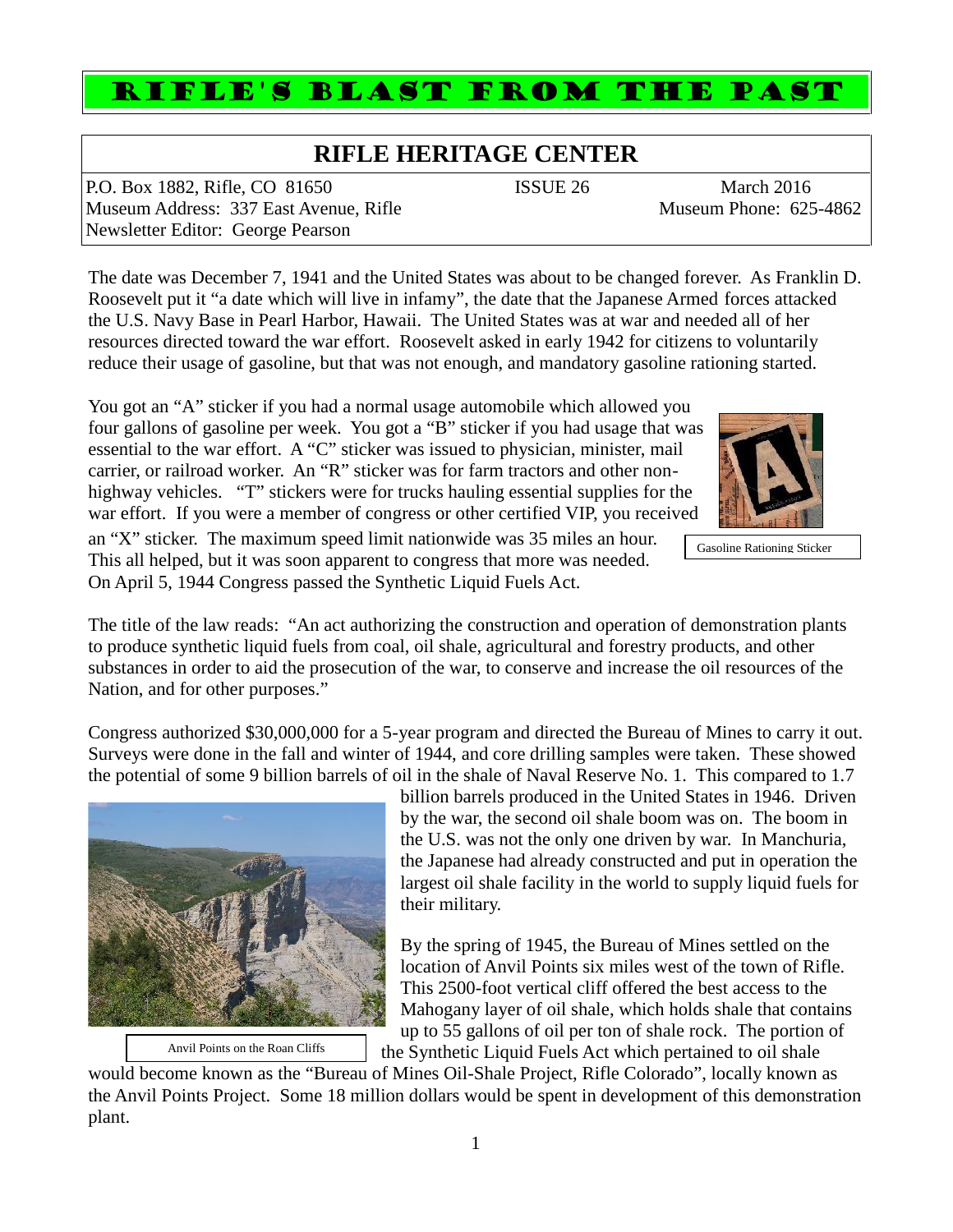In his 1947, Report of Investigations, United States Department of the Interior- Bureau of Mines, E.D. Gardner put in his introduction the following statement:

The American petroleum industry is supplying the present domestic demand for liquid fuels. Known reserves of petroleum in the ground, however, are limited, and the cost per barrel of finding new oil pools is increasing. Any deficiencies of domestic production in the near future doubtlessly could be made up by imports. Dependence upon foreign oil for part of our industrial requirements is not necessarily cause for alarm, but in time of war an adequate, dependable, domestic source of liquid fuels is vital to the defense of the country. As a national defense measure, it would appear logical to take steps now to develop methods for producing petroleum substitutes within our own borders.

This is exactly what he and others set out to do. The first step to start the project was to build a road up the mountain, so an application for a mine access road was submitted to the Bureau of Public Roads. Construction started in midsummer of 1945. By September, a pioneer grade was reached at the mine site, but it was not until seventy years ago in 1946 that the road bed was finished. The road is about fourteen feet wide and for the most part has a 10% grade, with some areas having a 14% grade. The sharpest switch back curves have a radius of 40 feet and there are intervisible turnouts provided since the road is only wide enough for traffic one way up or down. The road is five and half miles long and rises some 2500 vertical feet from the plant site at the base of the cliff to the mine site.



View of Upper Road

The next step was to build a flat area at the mine site to provide room for building and mine yards. This required that 72,617 cubic yards of material, including 17,148 yards of solid rock, be removed from the site to provide a flat area once acre in size. Most of the rock was dumped on the east side of the ridge away from the road, traveling some 1,500 feet down the mountain before coming to rest.



Remains of pump house on top of the mesa

The mine then had to secure a water supply. This was developed on the mesa above the mine site and water was brought down through one of the diamond-drill holes originally done for sampling the rock strata. The minimum flow was 500 gallons per minute, which was the required amount for the mine to run drilling tools and to water down mined shale to minimize dust. The pipes on the surface and in the entrance of the mines were buried in trenches below the frost line.

To operate the three-yard electric shovel and other mining equipment, power had to be run to the mine. Lines were constructed to transmit some 13,800 volts of power to two 500-KV primary transformers. Five outlets each at 2,400 volts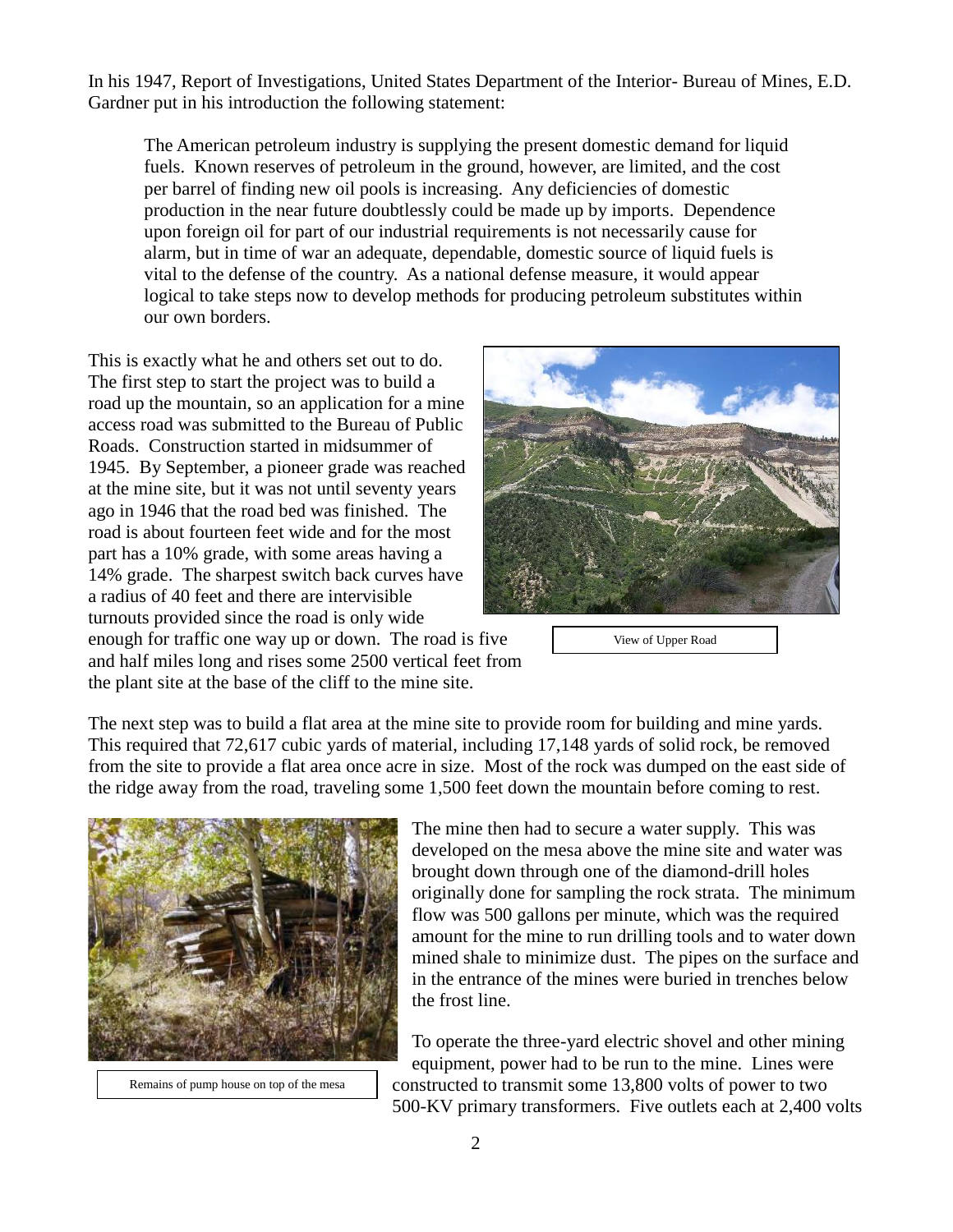were provided, one for the two electric compressors, one for the electric shovel, and three for secondary transformers. These secondary transformers reduced the voltage to 480 volts of three phase power. Numerous small transformers reduced this voltage to 120 and single phase for lighting and other yard uses. A telephone line was also needed and was run from the plant switchboard to the mine site some 2500 feet up the side of the cliff. Extensions were installed in the mine office, the warehouse, and the mine shop.

It was first thought that all the mine building should be built inside the mine, but after careful consideration of the danger of fire and the possibility of the oil shale catching on fire, it was decided that all mine buildings would be built outside of the mine. The buildings were constructed of fireresistant materials. A warehouse and mine office were in one building, a second contained the change house, and the third the air compressor and mine shops. A chain link fence was installed on the cliff above the mine and buildings to help prevent rocks from falling off the cliff on to the working areas. Also special attention was paid in the winter to icicles, and it was the job of the miners to shoot down any large icicles with a 30/30 with each changing shift.

A great deal of consideration was given to the type of mine this would be. The oil shale layer is some 70-footthick and varies in richness as to the amount of oil contained per ton of rock. The layer is also on a four percent grade as it goes back into the mountain side. After much study, it was decided to use a room-and pillar mining method found in many limestone mines and at the



time was also being used at the vanadium mines in Rifle Creek. The decision was made to mine from the top down so that once the roof was created it was not necessary to create another. This was done for safety considerations. More studies were done to determine the best method of removing the mined oil shale out of the mining area. Many mines use conveyor belts or rail cars to move the ore to the surface. Since oil shale tends to break off in large pieces of rock when blasted, it was determined that the most efficient method of removing the ore would be by large 15-ton capacity trucks. This decision required that all tunnels and rooms had the size to allow for access by these large vehicles. The mine workings were started and blasting out of the rooms and access tunnels were well on the way to completion by the end of 1947.